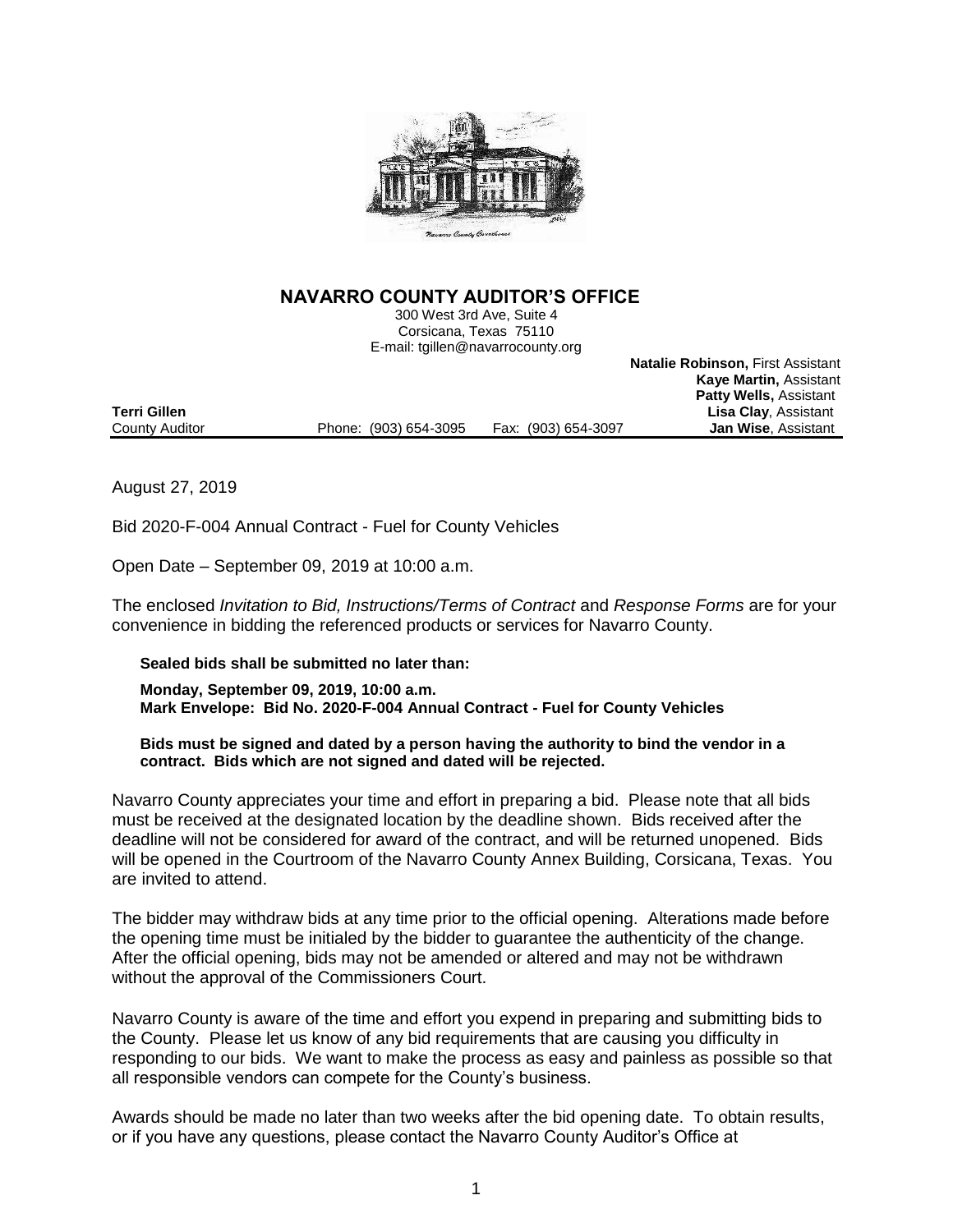903-654-3095.

By order of the Commissioners Court of Navarro County, Texas, sealed bids will be accepted for:

# **Annual Contract - Fuel for County Vehicles**

Navarro County reserves the right to reject any or all bids for the products covered in this bid request and to waive any informalities or defects in the bidding and to accept such bids as it shall deem to be in the best interest of Navarro County.

**BIDS MUST BE SUBMITTED on the forms included for that purpose on pages 10-15**. Each bid should be signed by a person having the authority to bind the vendor in a contract, placed in a sealed envelope and marked clearly on the outside as shown below:

### **Bids should be clearly marked - Bid No. 2020-F-004 Annual Contract - Fuel for County Vehicles**

BIDS SHOULD BE RETURNED to the following address on or before **Monday, September 09, 2019, no later than 10:00 a.m.**

> Navarro County Auditor's Office Navarro County Courthouse 300 West 3rd Ave, Suite 4 Corsicana, Texas 75110

**FACSIMILE TRANSMITTALS WILL NOT BE ACCEPTED.**

**All Bids must be received in the County Auditor's Office before the opening date and time.**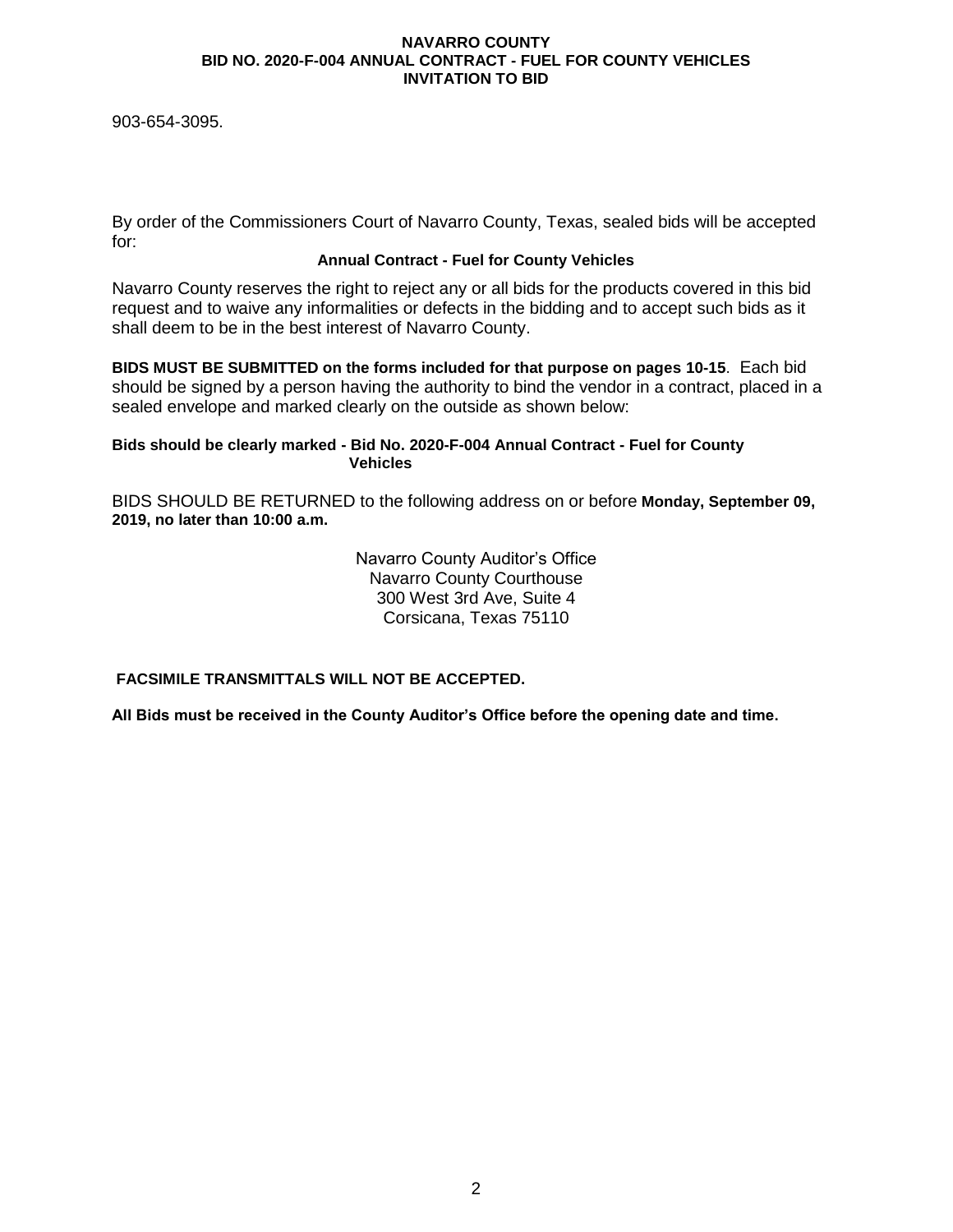Navarro County is requesting bids on Annual Contract(s) for Fuel for County Vehicles. Bids must be submitted on the attached forms. By returning this bid with a price quote, vendors certify and agree that:

**Funding:** Funds for payment have been provided through the Navarro County budget approved by the Commissioners Court for the fiscal year ending September 30, 2020.

**Late Bids:** Bids received in the County Auditor's Office after the submission deadline will be considered void and unacceptable. Navarro County is not responsible for lateness or nondelivery of mail, carrier, etc., and the date/time stamp of the County Auditor's Office shall be the official time of receipt.

**Altering Bids:** Bids cannot be altered or amended after the submission deadline. Any interlineation, alteration or erasure made before the opening time must be initialed by the signer of the bid, guaranteeing authenticity.

**Withdrawal of Bid:** A bid may not be withdrawn or canceled by the bidder without the permission of the County for a period of ninety (90) days following the date designated for the receipt of bids, and bidder so agrees upon submittal of their bid.

**Sales Tax:** Navarro County is exempt, by law, from payment of Texas Sales Tax and Federal Excise Tax.

**Contract:** This bid, when properly accepted by Navarro County, shall constitute a contract equally binding between the successful bidder and Navarro County. No different or additional terms will become a part of this contract with the exception of change orders.

**Change Orders:** No oral statement of any person shall modify or otherwise change, or affect, the terms, conditions or specifications stated in the resulting contract. All change orders to the contract will be made in writing by the Navarro County Auditor.

**Conflict of Interest:** No public official shall have interest in this contract, in accordance with *Vernon's Texas Codes Annotated, Local Government Code*, Title 5, Subtitle C, Chapter 171.

**Ethics:** The bidder shall not offer or accept gifts or anything of value nor enter into any business arrangement with any employee, official or agent of Navarro County.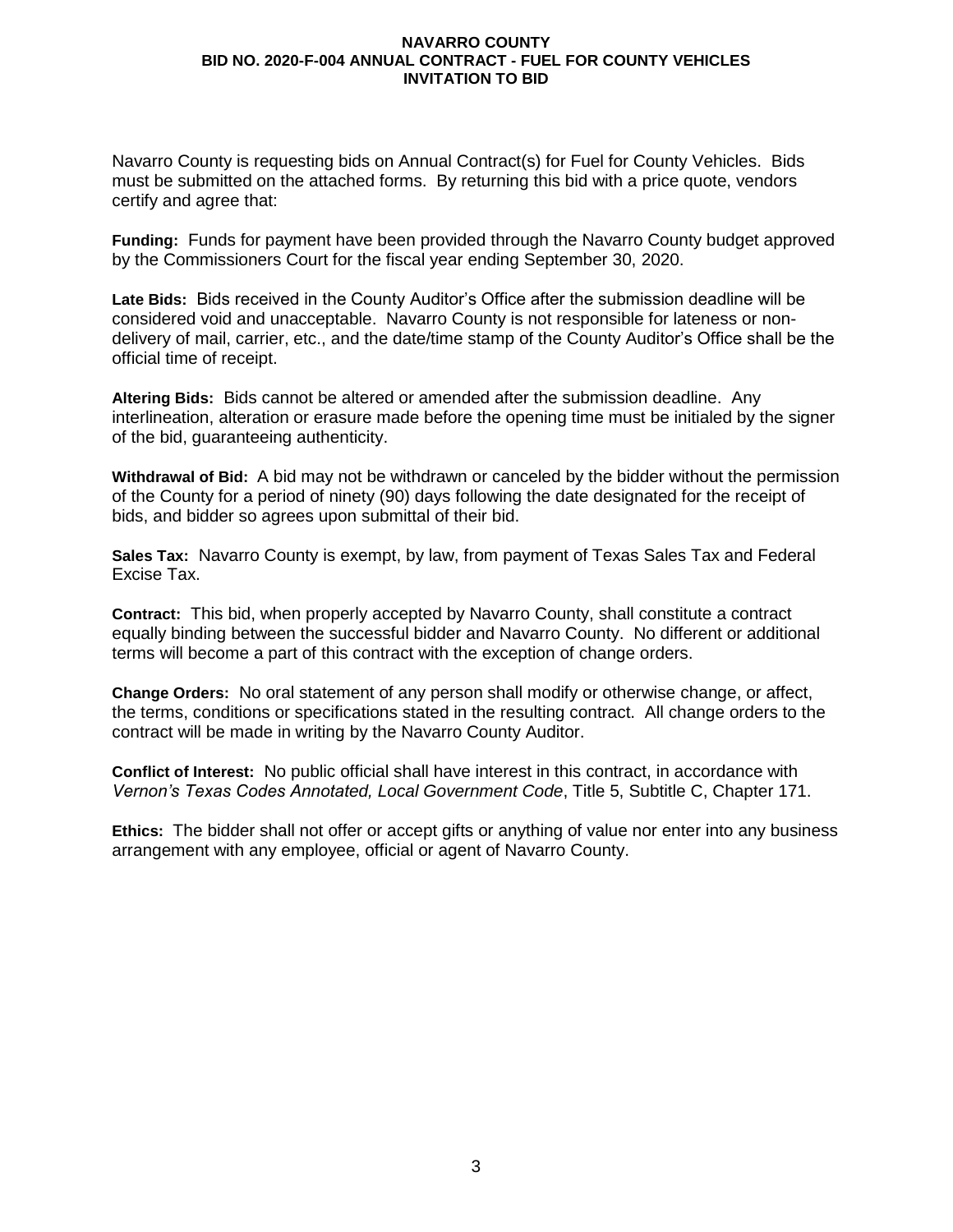**Exceptions/Substitutions:** All bids meeting the intent of this invitation to bid will be considered for award. Bidders taking exception to the specifications, or offering substitutions, shall state these exceptions in the section provided or by attachment as part of this bid. The absence of such a list shall indicate that the bidder has not taken exceptions and shall hold the bidder responsible to perform in strict accordance with the specifications of the invitation. The Navarro County Commissioners Court reserves the right to accept any and all or none of the exception(s)/substitution(s) deemed to be in the best interest of the County.

**Addenda:** Any interpretations, corrections or changes to this *Invitation to Bid* and *Specifications* will be made by addenda. Sole issuing authority of addenda shall be vested in The Navarro County Auditor. Addenda will be mailed to all who are known to have received a copy of this *Invitation to Bid*. Bidders shall acknowledge receipt of all addenda. **Bids must comply** with all Federal, State, county and local laws concerning these type purchases.

**Davis-Bacon and Related Acts:**Attention is called to the fact that not less than the federally determined prevailing (Davis-Bacon and Related Acts) wage rate, as issued by the Texas Department of Housing and Community Affairs and contained in the contract documents, must be paid on this project. In addition, the successful bidder must ensure that employees and applicants for employment are not discriminated against because of race, color, religion, sex, age or national origin.

**Design, Strength, Quality** of materials must conform to most recent International Building Code.

**Minimum Standards for Responsible Prospective Bidders:** A prospective bidder must affirmatively demonstrate their responsibility and meet the following requirements:

- 1. Have adequate financial resources, or the ability to obtain such resources as required;
- 2. Be able to comply with the required or proposed delivery schedule;
- 3. Have a satisfactory record of performance;
- 4. Have a satisfactory record of integrity and ethics, and;
- 5. Be otherwise qualified and eligible to receive an award.

Navarro County may request representation and other information sufficient to determine the bidder's ability to meet these minimum requirements listed above.

**References:** Navarro County requests bidder to supply a list of at least three (3) references where like products have been sold by their company. Include name of reference, address, telephone number and name of representative.

**Bidder Shall Provide***,* with this bid response, all documentation required by this *Invitation to Bid*. Failure to provide this information may result in rejection of your bid.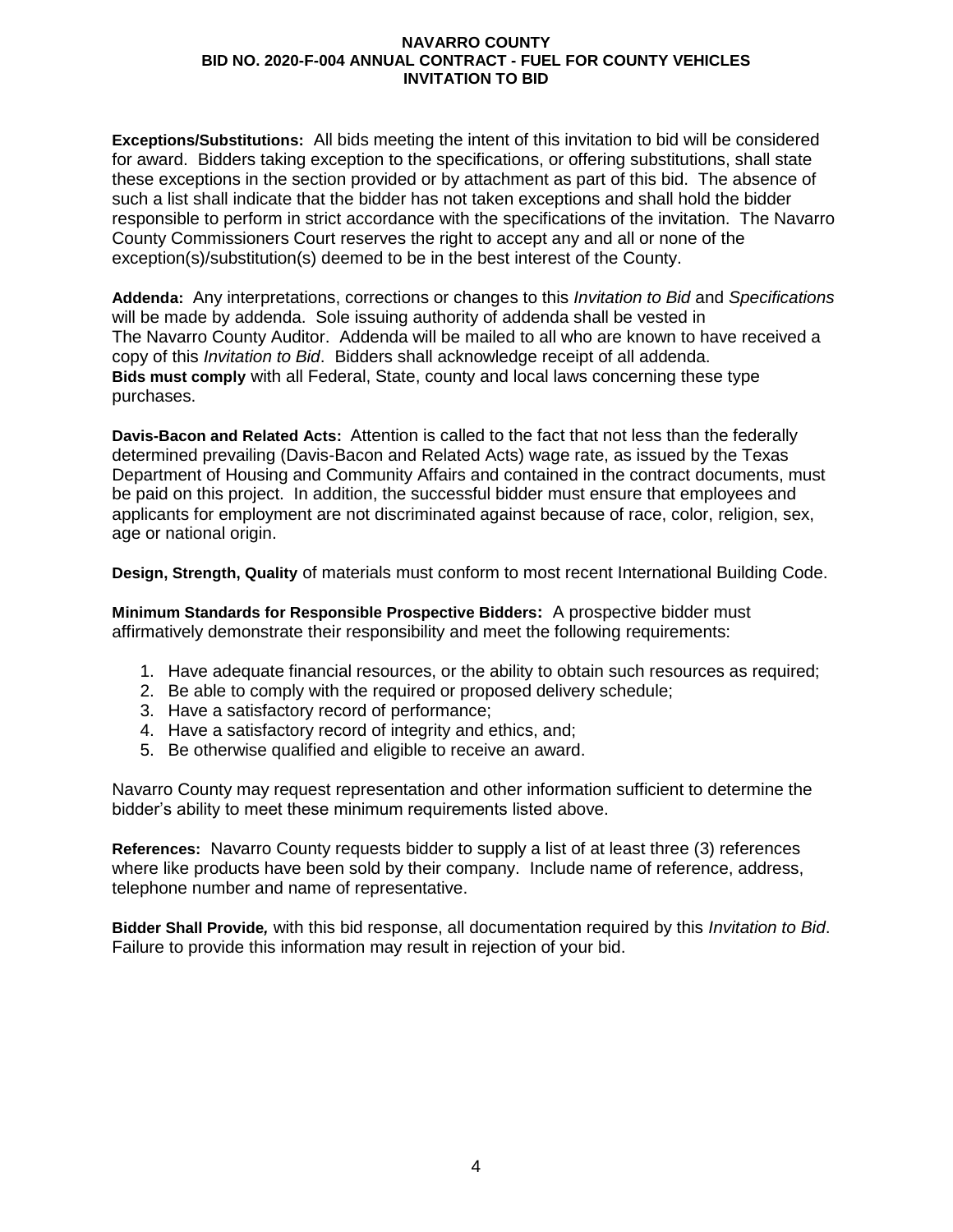**Successful Bidder Shall** defend, indemnify and save harmless Navarro County and all its officers, agents and employees from all suits, actions or other claims of any character, name and description brought for or on account of any injuries or damages received or sustained by any person, persons or property on account of any negligent act or fault of the successful bidder, or of any agent, employee, subcontractor or supplier in the execution of, or performance under, any contract which may result from bid award. Successful bidder indemnifies and will indemnify and save harmless Navarro County from liability, claim or demand on their part, agents, servants, customers and/or employees whether such liability, claim or demand arise from or happening upon or in any of the halls, elevators, entrances, stairways or approaches of or to the facilities within which the occupied premises are located. Successful bidder shall pay any judgment with costs which may be obtained against Navarro County growing out of such injury or damages.

**Insurance Requirements:** Any vendor that conducts business with Navarro County, whether it is for goods and/or services, must maintain lawful workers' compensation requirements and adequate liability limitations.

Within ten (10) days after contract award and prior to the commencement of any work or delivery, the County requires the successful vendor(s) to submit, to the County Auditor's Office, verification of the following coverages, showing Navarro County as the certificate holder with coverage dates inclusive to that of the contract award:

- a. **Workers' Compensation Coverage** meeting the acceptable requirements as established by the Texas Workers' Compensation Ace, Title 5, Subtitle A, Texas Labor Code; and
- b. *General Liability Insurance* meeting the following limits **\$1,000,000 per occurrence/ aggregate**, including products and completed operations coverage.

Vendors and/or their freight contractors must be prepared to show coverage verification prior to entering upon Navarro County Premises. Failure to comply with lawful requirements or adequate liability requirements may result in delay of payments and/or cancellation of the contract.

**Termination of Contract:** This contract shall remain in effect until contract expires, delivery and acceptance of products and/or performance of services ordered or terminated by either party with thirty (30) days written notice prior to any cancellation. The successful bidder must state therein the reasons for such cancellation. Navarro County reserves the right to award canceled contract to the next lowest responsible bidder as it deems to be in the best interest of the County.

**Termination for Default:** Navarro County reserves the right to terminate the contract for default if Contractor/Bidder breaches any of the terms therein, including warranties of Contractor/Bidder or if the Contractor/Bidder becomes insolvent or commits acts of bankruptcy. Such right of termination is in addition to and not in lieu of any other remedies which Navarro County may have in law or equity. Default may be construed as, but not limited to, failure to deliver the proper goods and/or services within the proper amount of time, and/or to properly perform any and all services required to Navarro County's satisfactions and/or to meet all other obligations and requirements. Navarro County may terminate the contract without cause upon thirty (30) days written notice.

**Notice:** Any notice provided by this bid (or required by law) to be given to the successful bidder by Navarro County shall be conclusively deemed to have been given and received on the next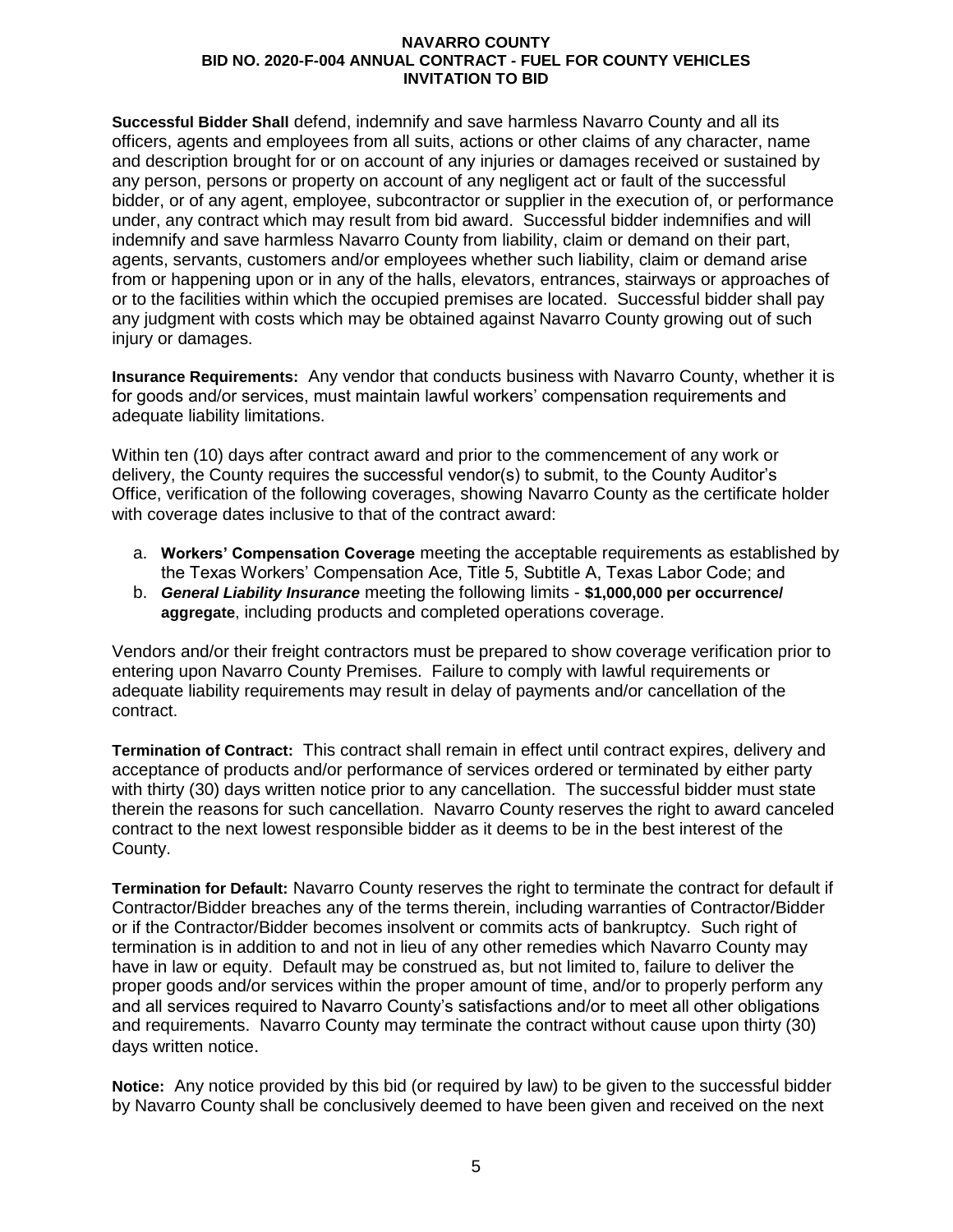day after such written notice has been deposited in the mail in Corsicana, Texas, by Registered or Certified Mail with sufficient postage affixed thereto, provided this shall not prevent the giving of actual notice in any other manner.

**Purchase Order:** A purchase order will be generated by Navarro County to the successful bidder. The purchase order number must appear on all itemized invoices. Navarro County will not be held responsible for any orders placed/delivered without a valid current purchase order number.

**Packing Slips** or other suitable shipping documents shall accompany each shipment and shall show: (a) name and address of successful bidder, (b) delivery location, (c) Navarro County purchase order number and (d) descriptive information as to the terms(s) delivered, including description, quantity, number of containers, etc.

**Invoices:**Payment will be made from original vendor invoices only. Shipping documents will be considered informational only and will be held until an invoice is received. The County does not pay from monthly statements. Invoices shall show all information as stated above and mailed directly to the Navarro County Auditor's Office, 300 West 3rd Street, Suite 4, Corsicana, TX 75110.

**Payment** will be made upon receipt and acceptance, by the County, of the items ordered in accordance with the State of Texas "Prompt Payment Act", Article 610f, V.T.C.S. Successful bidder is required to pay subcontractors within ten (10) days.

**Items** supplied under this contract will be subject to the County's approval. Items found defective or not meeting specifications shall be picked up and replaced by the successful bidder at no expense to the County. If an item is not picked up within one (1) week after notification, the item will become a donation to the County for disposition.

**Testing:** Navarro County reserves the right to test equipment, supplies, material and goods proposed for quality, compliance with specifications and ability to meet the needs of the user. Demonstration units must be available for review.

**Warranties:** Contractor/Bidder shall furnish all data pertinent to warranties or guarantees which may apply. Contractor/Bidder may not limit or exclude any implied warranties. Contractor/Bidder warrants that product sold to the County shall conform to the standards established by the U.S. Department of Labor under the Occupational Safety and Health Act of 1970. In the event product does not conform to OSHA Standards, where applicable, Navarro County may return the product for correction or replacement at the Contractor's/Bidder's expense. If Contractor/Bidder fails to make the appropriate correction within a reasonable time, Navarro County may correct at the Contractor's/Bidder's expense.

**Remedies:** The successful bidder and Navarro County agree that both parties have all rights, duties and remedies available as stated in the Uniform Commercial Code.

**Venue:** This agreement will be governed and construed according to the laws of the State of Texas and is performable in Navarro County, Texas.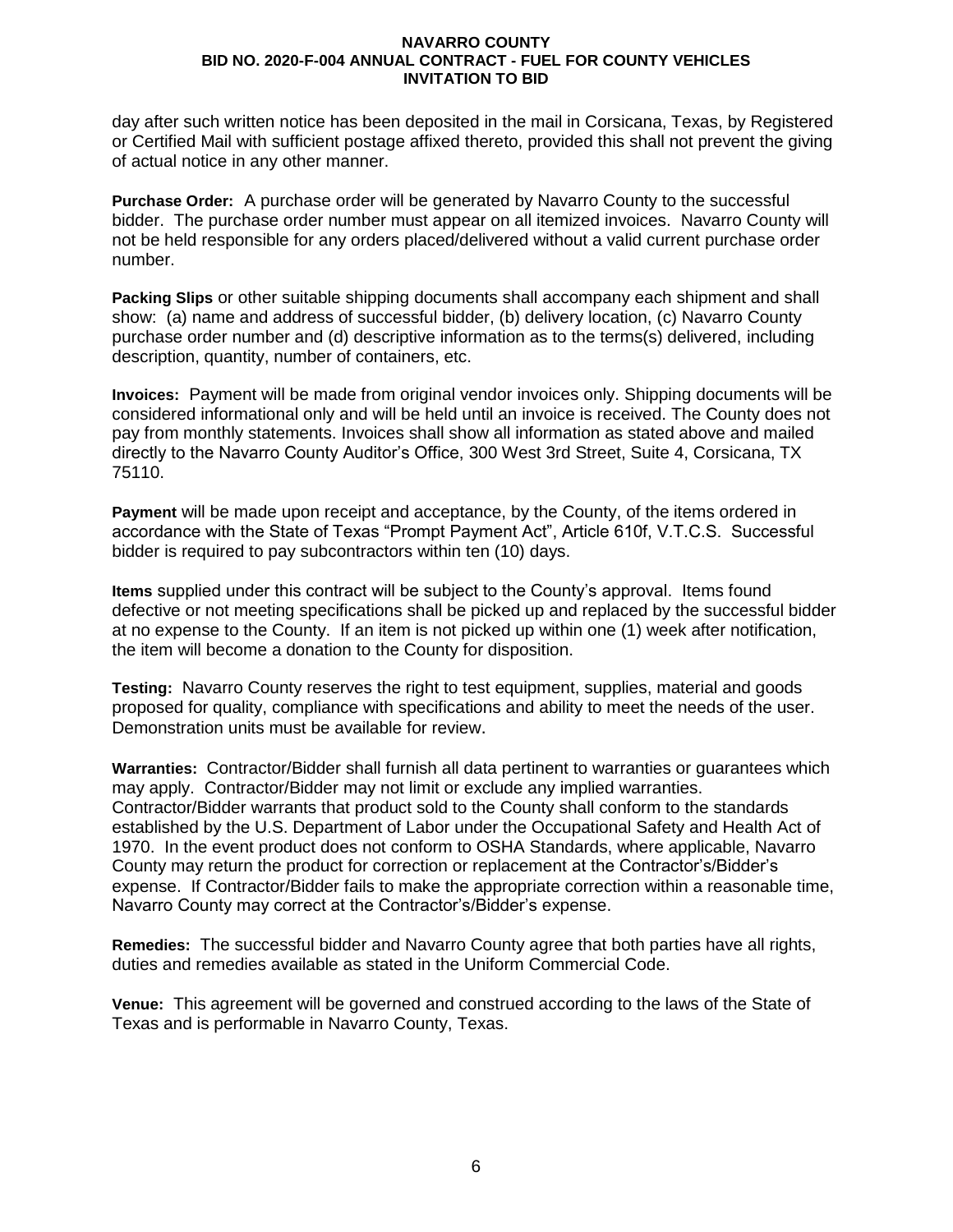**Assignment:** The successful bidder shall not sell, assign, transfer or convey this contract, in whole or in part, without the prior written consent of Navarro County.

**Silence of Specification:** The apparent silence of these specifications as to any detail or to the apparent omission of a detailed description concerning any point, shall be regarded as meaning that only the best commercial practices are to prevail. All interpretations of these specifications shall be made on the basis of this statement.

**Navarro County reserves the right** to make purchases from State Government Contracts or other vendors to meet County needs.

**Any Questions** concerning this *Invitation to Bid, Instructions/Terms of Contract,* and *Specifications* should be directed to the Navarro County Auditor's Office at 903-654-3095.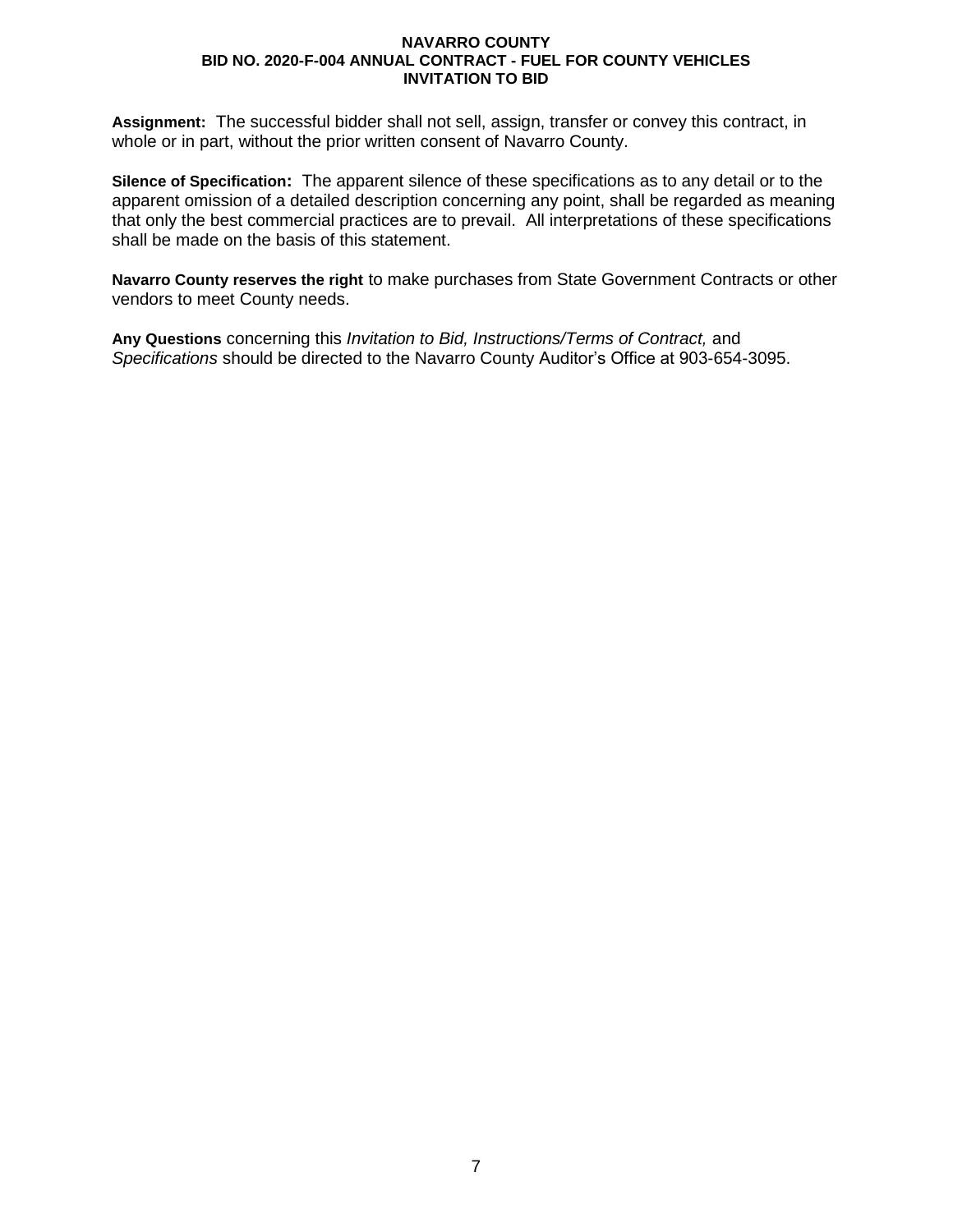Navarro County is requesting bids for **Annual Contract(s) for Fuel for County Vehicles** as described in the following specifications. The Contract Period will be for twelve (12) months effective October 1, 2019 through September 30, 2020.

# *Bids are binding under the Uniform Commercial Code.*

### **Product Specifications**

The respective types of fuels being sought under this contract are as follows:

- A Unleaded gasoline, American Society of Testing Materials (ASTM) Designation D439 (most recent issue) with a minimum rating of 87 (R+M/2 method).
- B Diesel fuel Minimum Cetane number of 42; Maximum Sulfur of 0.3 per ASTM Standards (most recent issue).

All fuels must be of the highest quality and free of foreign substances which present a potential hazard to county equipment or contamination of storage facilities.

### **Delivery Points**

Delivery locations will be as specified on individual purchase order. The storage tank capacities, above or below ground, for each location are as follows:

| <b>DELIVERY POINT</b>                                                                | <u>FUEL TYPE</u> | <b>TANK SIZE</b>           |
|--------------------------------------------------------------------------------------|------------------|----------------------------|
| <b>Sheriff</b><br><b>County Justice Center</b><br>312 W Second Ave.<br>Corsicana, TX | A                | 6,000                      |
| <b>Precinct 1</b><br>West Highway 22<br>Corsicana, TX                                | A<br>B           | 1,000; 500<br>2,500; 1,000 |
| <b>Precinct 2</b><br>East Highway 31<br>Kerens, TX                                   | A<br>B           | 1,000<br>1,000, 1,000      |
| <b>Precinct 3</b><br>West Highway 31<br>Dawson, TX                                   | A<br>B           | 2,000<br>3,000             |
| Richland, TX                                                                         | A<br>B           | 1,000; 550<br>2,000        |
| <b>Precinct 4</b><br><b>Blooming Grove, TX</b>                                       | A<br>B           | 1,000<br>1,000; 1,000      |
| Frost, TX<br>Purdon, TX                                                              | B<br>B           | 500<br>500                 |

Product must be metered by vendor at delivery point.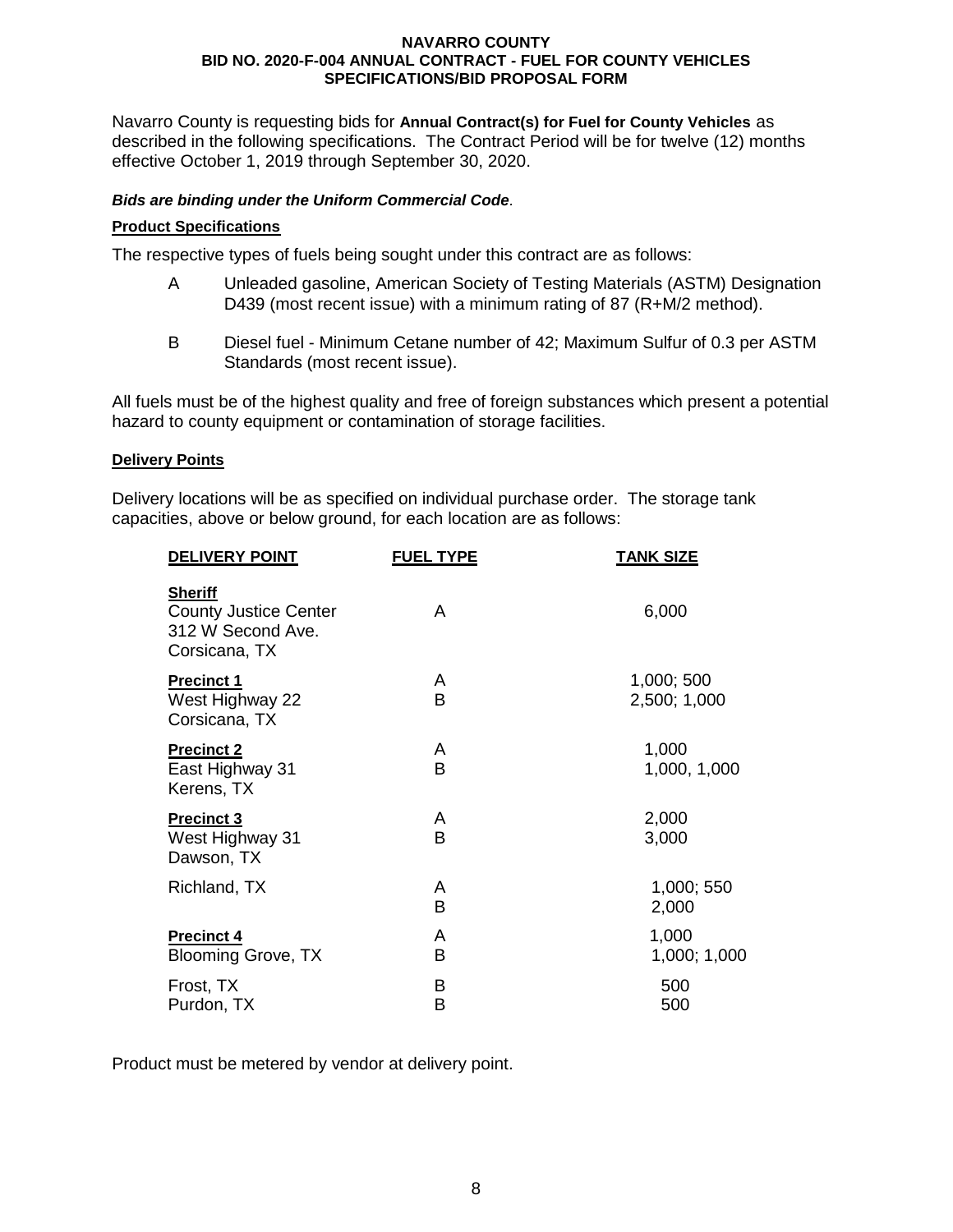# **Spillage and Cleanup**

The contractor shall be held responsible for all spillage that may occur during transit and unloading operations. They shall immediately report and cleanup any spillage. Failure to do so shall initiate corrective action and backcharge to the contractor of any incurred costs.

# **Pricing**

**The price quoted shall include the following:**

- 1. Rack or Tankwagon price from supplier;
- 2. State of Texas twenty cent (\$0.20) gasoline tax per gallon.
- 3. Freight charges; and
- 4. Bidders profit margin (to remain firm during the contract term).

# **The price quoted shall not include the following:**

1. Federal Excise tax as the County is tax exempt;

Tax exemption certificates will be supplies to the vendor as required.

Fluctuation of the posted rack or tankwagon price will be allowed throughout the term of this contract. The escalation shall be limited to a maximum of ten cents (\$0.10) per gallon (based on bid prices) over the term of the contract. De-escalation shall have no limit. In the event of an increase or decrease, no written notice shall be required unless the increase exceeds the ten cents (\$.010) per gallon maximum escalation, in which case no fuel shall be delivered under this contract and the vendor shall notify the County. The County will not pay more per gallon than is allowed under this contract. When the refiner's posted rack or tankwagon price changes, a copy of the refiner's posted rack or tankwagon price in effect must accompany the invoice at the time of delivery.

# **Ordering Information**

Orders for delivery will be made by telephone with a purchase order number. Bidder is to indicate in the space provided in the bid response form the name of the person to contact and the telephone number to place delivery orders. Deliveries are to be made within one (1) working day of the time the request for delivery is made. For the purpose of this contract, working days are 8:00 a.m. through 3:00 p.m., Monday through Friday, excluding County holidays.

### **Delivery and Invoicing**

A delivery ticket must accompany each shipment and the delivery ticket shall include a terminal fill receipt with gallons shown. Each delivery ticket shall also include the posted rack or tankwagon price for that particular shipment. Deliveries are to be invoiced separately and each invoice shall designate the department receiving the fuel. A copy of the posted rack of tankwagon price shall accompany invoices at the time of delivery if rack or tankwagon price has changed since the last delivery.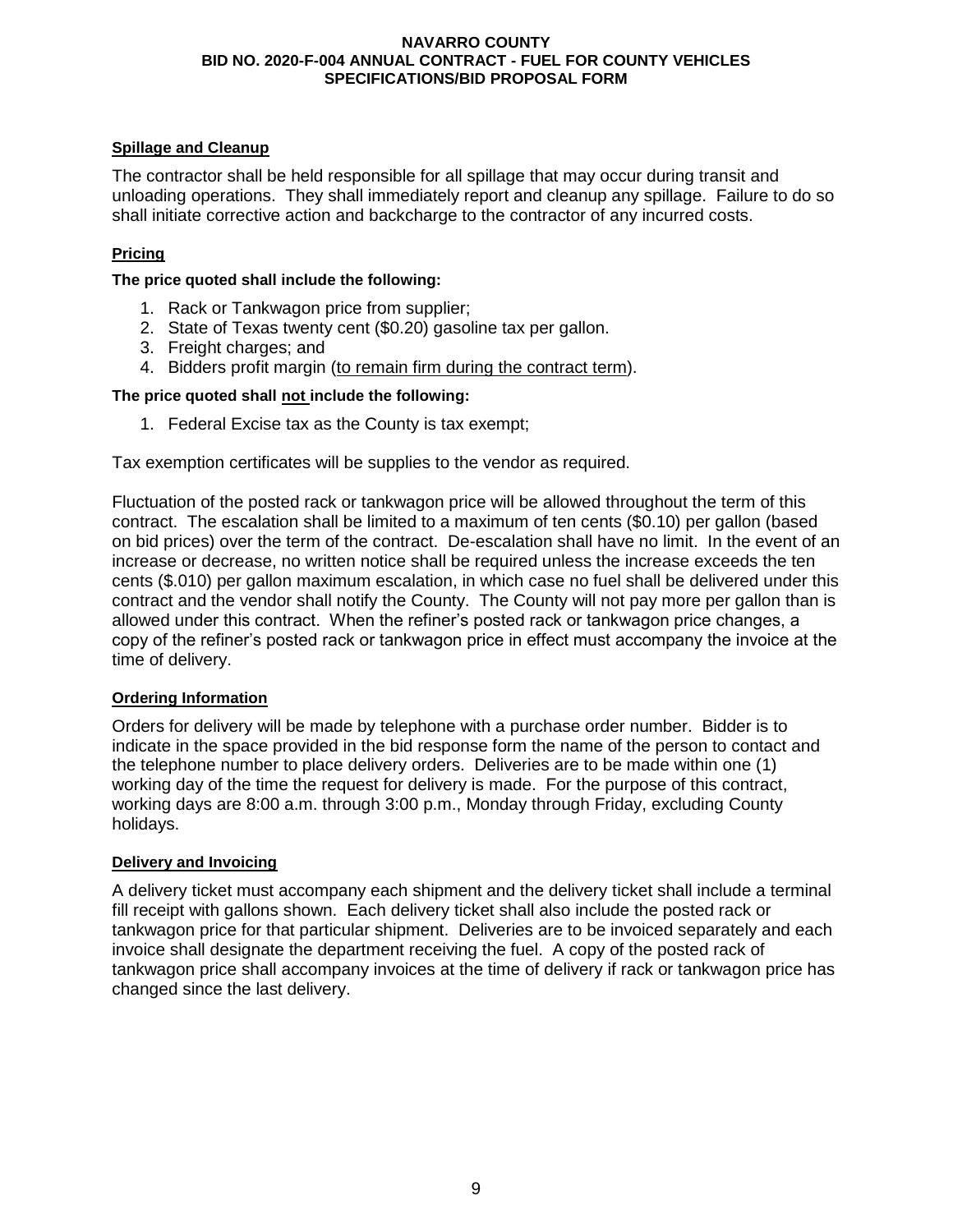| FIRM SUBMITTING BID                         |         | FEDERAL ID NUMBER     |
|---------------------------------------------|---------|-----------------------|
|                                             |         |                       |
|                                             |         |                       |
| <b>ADDRESS</b>                              |         |                       |
|                                             |         |                       |
|                                             |         |                       |
|                                             |         |                       |
| CITY, STATE, ZIP                            |         |                       |
|                                             |         |                       |
|                                             |         |                       |
| NAME AND TITLE OF INDIVIDUAL SUBMITTING BID |         |                       |
|                                             |         |                       |
|                                             |         |                       |
| TELEPHONE NO.                               | FAX NO. | <b>E-MAIL ADDRESS</b> |
|                                             |         |                       |
|                                             |         |                       |
|                                             |         |                       |
| SIGNATURE OF AUTHORIZED REPRESENTATIVE      |         | <b>DATE</b>           |
|                                             |         |                       |
|                                             |         |                       |

Having read and understood the instruction, terms and conditions and specifications, we submit the following bid:

For the purpose of low bid determinations, the bidder is to bid the posted rack price plus profit margin, freight charges and applicable taxes, as of 12:00 noon, Friday, September 21, 2018. A copy of the refiner's posted rack price for this day must accompany the bid. *Failure to include a rack price sheet will be considered for bid rejection.*

**Unleaded Gasoline 87 Octane**(Include State gasoline tax but not federal excise tax)

| \$                                   |
|--------------------------------------|
| \$<br>0.20                           |
| \$                                   |
| \$                                   |
| \$                                   |
|                                      |
|                                      |
| \$                                   |
| \$<br>0.20                           |
| \$                                   |
| \$                                   |
| \$<br><u>and a strategic product</u> |
|                                      |
|                                      |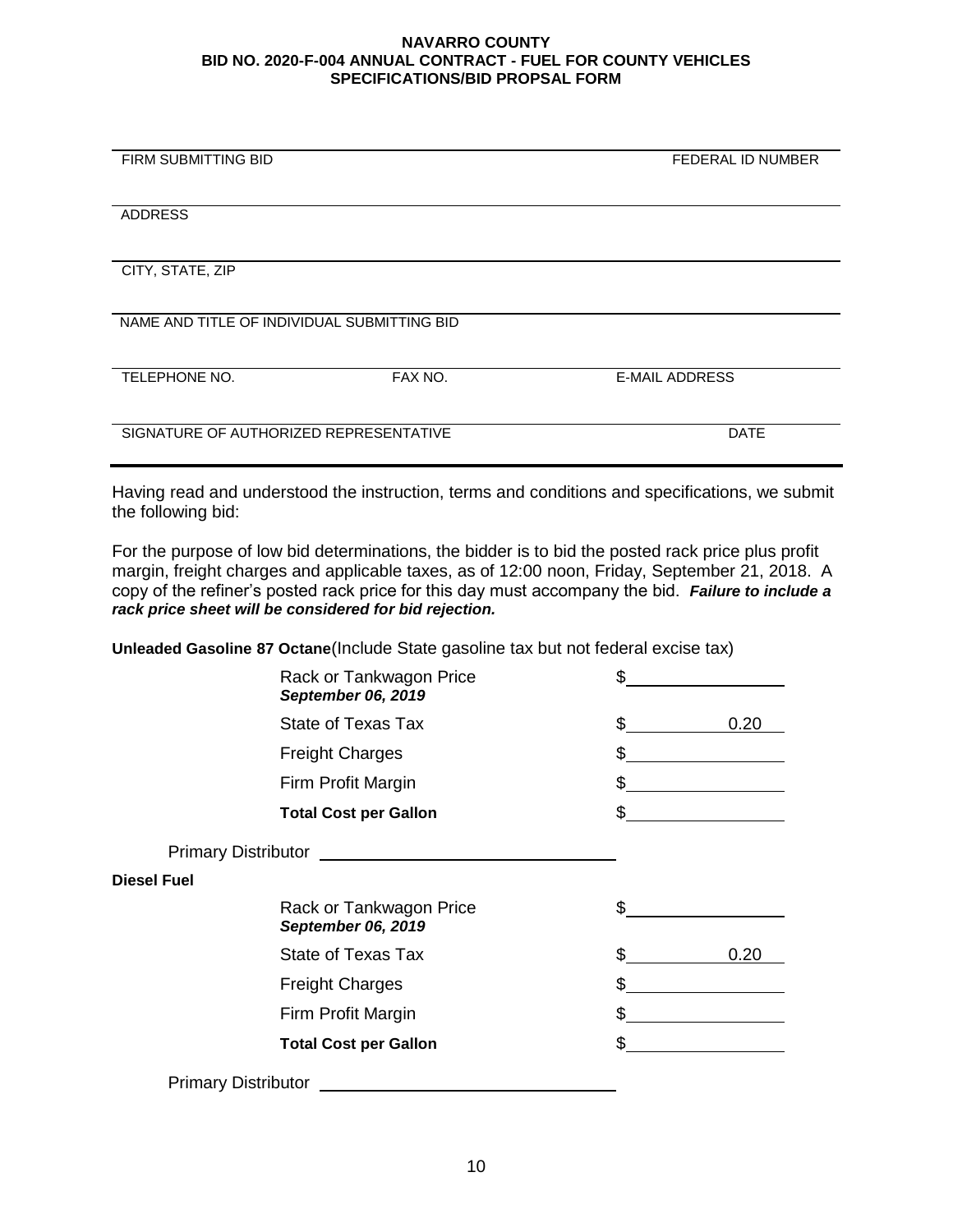# **BID PROPOSAL AFFIDAVIT**

The undersigned certifies that the bid prices in this proposal have been carefully reviewed and are submitted as correct and final. He further certifies that the bidder agrees to furnish any and/or all items upon which prices are extended at the price(s) offered, and upon the conditions contained in the specifications of the Invitation to Bid. The period of acceptance of this bid proposal will be thirty (30) calendar days from the date of the bid opening.

| <b>STATE OF TEXAS</b>                                                                              | ş                                                                                            |  |  |
|----------------------------------------------------------------------------------------------------|----------------------------------------------------------------------------------------------|--|--|
| <b>COUNTY OF NAVARRO</b>                                                                           | $\S$                                                                                         |  |  |
|                                                                                                    | BEFORE ME, the undersigned authority, a Notary Public in and for the State of Texas, on this |  |  |
|                                                                                                    |                                                                                              |  |  |
|                                                                                                    | being duly sworn, did depose and say: "I, ________________________________, am a duly        |  |  |
|                                                                                                    |                                                                                              |  |  |
| been authorized to execute the foregoing bid proposal on their behalf. I hereby certify that the   |                                                                                              |  |  |
| foregoing proposal has not been prepared in collusion with any other bidder or other person or     |                                                                                              |  |  |
| persons engaged in the same line of business prior to the official opening of this bid. Further, I |                                                                                              |  |  |
| certify that the bidder is not now, nor has he been for the past six (6) months, directly or       |                                                                                              |  |  |
| indirectly concerned in any pool or agreement or combination, to control the price of the          |                                                                                              |  |  |
| services or materials bid on, or to influence any person or persons to bid or not to bid thereon.  |                                                                                              |  |  |
|                                                                                                    |                                                                                              |  |  |
|                                                                                                    |                                                                                              |  |  |
|                                                                                                    |                                                                                              |  |  |
|                                                                                                    |                                                                                              |  |  |

Telephone: The contract of the contract of the contract of the contract of the contract of the contract of the contract of the contract of the contract of the contract of the contract of the contract of the contract of the By: Title: (Type of Print Name) Signature: experience of the state of the state of the state of the state of the state of the state of the state of the state of the state of the state of the state of the state of the state of the state of the state of th SUBSCRIBED AND SWORN to before me by the above named on this the wave of  $\overline{\phantom{a}}$ , 20  $\overline{\phantom{a}}$ .

Notary Public in and for the State of Texas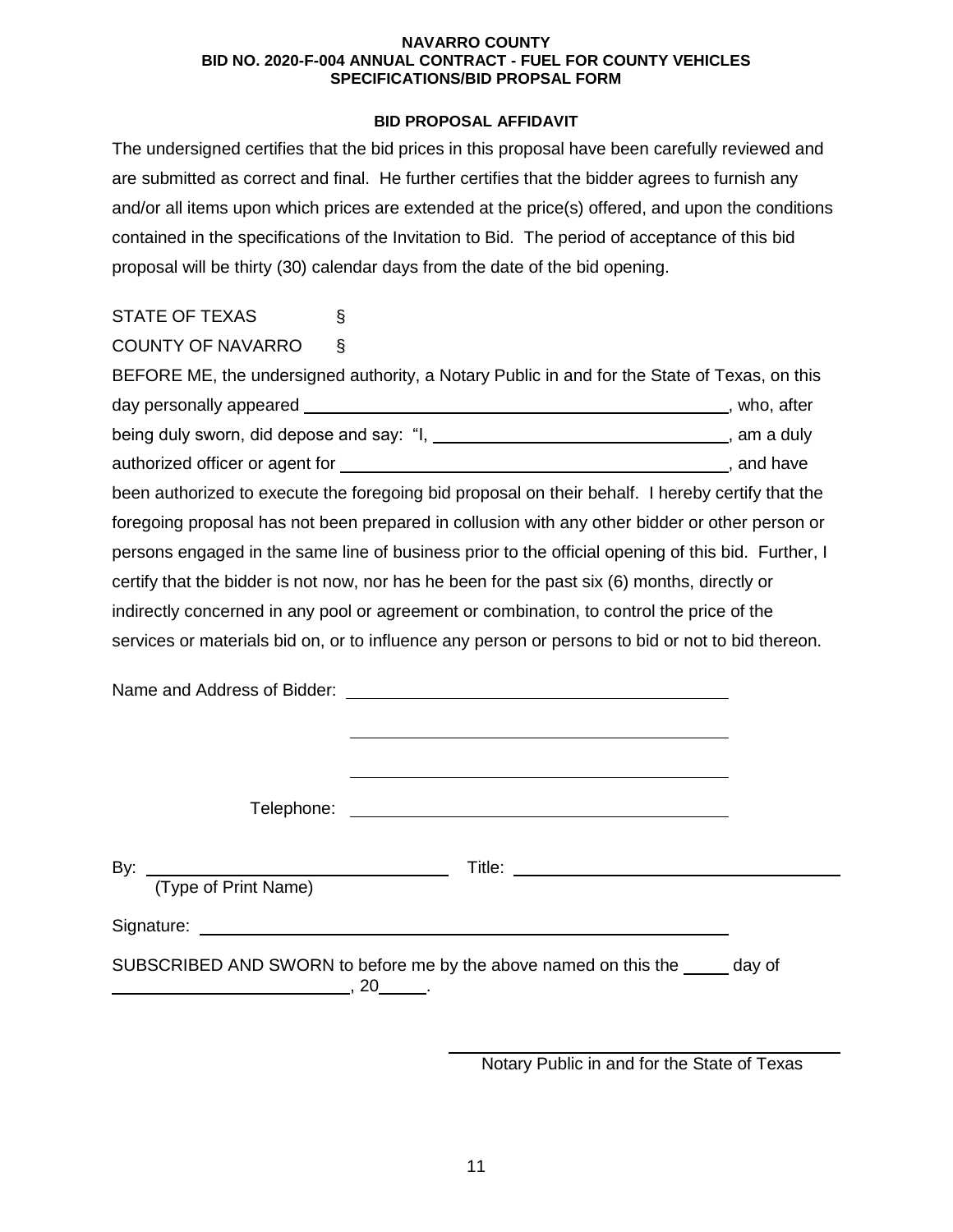# **VENDOR REFERENCES**

| proposal. This form must be returned with your proposal. |                                                      | Please list three (3) references of current customers who can verify the quality of service your<br>company provides. The County prefers customers of similar size and scope of work to this |  |
|----------------------------------------------------------|------------------------------------------------------|----------------------------------------------------------------------------------------------------------------------------------------------------------------------------------------------|--|
| <b>REFERENCE 1</b>                                       |                                                      |                                                                                                                                                                                              |  |
|                                                          |                                                      |                                                                                                                                                                                              |  |
| Address:                                                 |                                                      | <u> 1989 - Johann Harry Harry Harry Harry Harry Harry Harry Harry Harry Harry Harry Harry Harry Harry Harry Harry</u>                                                                        |  |
|                                                          |                                                      |                                                                                                                                                                                              |  |
|                                                          |                                                      | Phone: _________________  Fax: _________________  e-mail: ______________________                                                                                                             |  |
| Contract Period: _____________________                   |                                                      | Scope of Work: __________________________                                                                                                                                                    |  |
| <b>REFERENCE 2</b>                                       |                                                      |                                                                                                                                                                                              |  |
| Address:                                                 |                                                      |                                                                                                                                                                                              |  |
|                                                          |                                                      |                                                                                                                                                                                              |  |
|                                                          |                                                      |                                                                                                                                                                                              |  |
| Contract Period: _____________________                   |                                                      |                                                                                                                                                                                              |  |
| <b>REFERENCE 3</b>                                       |                                                      |                                                                                                                                                                                              |  |
| Address:                                                 |                                                      |                                                                                                                                                                                              |  |
|                                                          |                                                      |                                                                                                                                                                                              |  |
| Phone: _________________                                 |                                                      |                                                                                                                                                                                              |  |
| <b>Contract Period:</b>                                  | <u> 2000 - Jan Barnett, fransk politik (d. 1982)</u> | Scope of Work:                                                                                                                                                                               |  |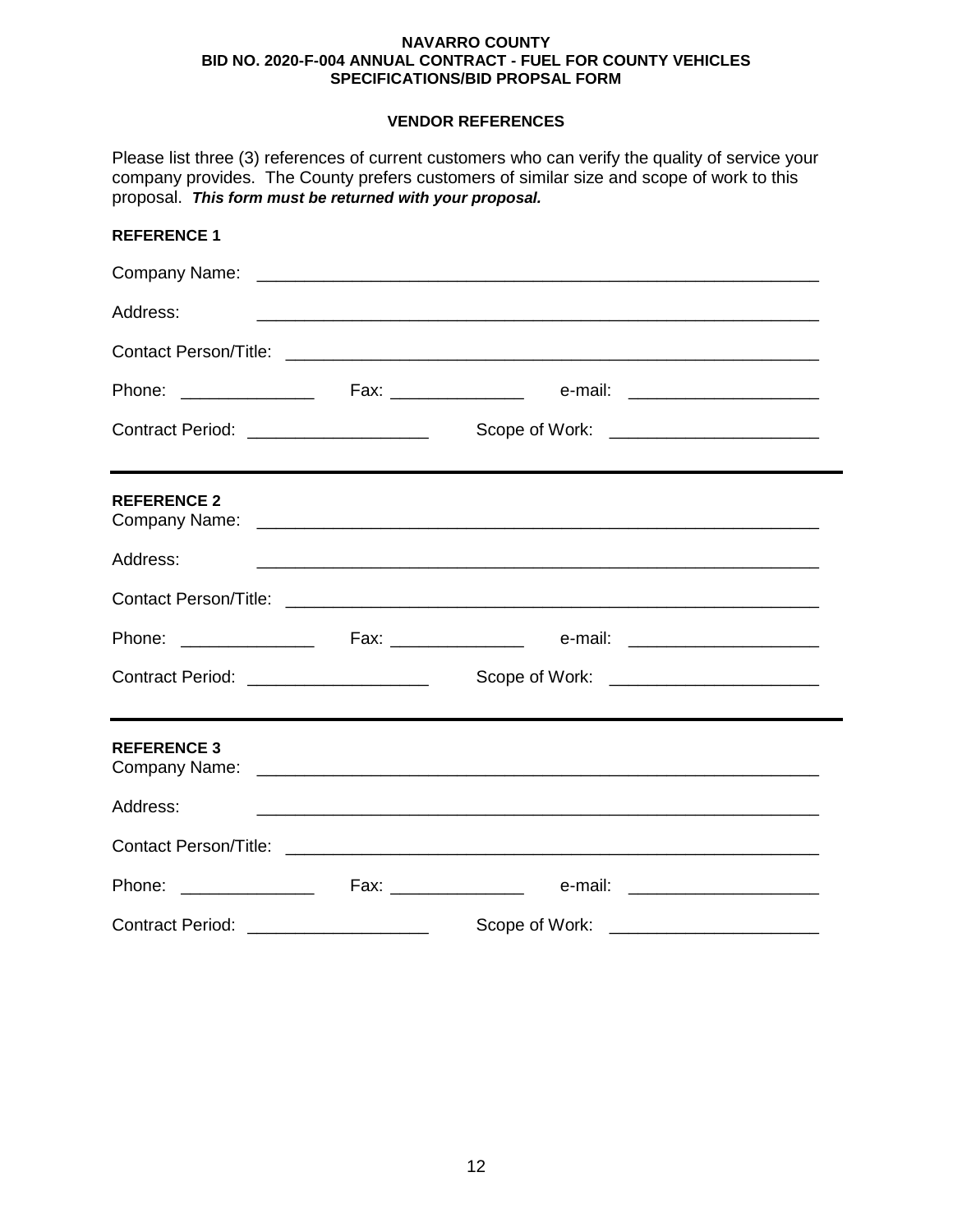| CONFLICT OF INTEREST QUESTIONNAIRE<br>For vendor or other person doing business with local governmental entity                                                                                                                                                                         | <b>FORM CIQ</b> |  |  |
|----------------------------------------------------------------------------------------------------------------------------------------------------------------------------------------------------------------------------------------------------------------------------------------|-----------------|--|--|
| This questionnaire reflects changes made to the law by H.B. 1491, 80th Leg., Regular Session.                                                                                                                                                                                          | OFFICE USE ONLY |  |  |
| This questionnaire is being filed in accordance with Chapter 176, Local Government Code<br>by a person who has a business relationship as defined by Section 176.001(1-a) with a local<br>governmental entity and the person meets requirements under Section 176.006(a).              | Date Received   |  |  |
| By law this questionnaire must be filed with the records administrator of the local governmental<br>entity not later than the 7th business day after the date the person becomes aware of facts<br>that require the statement to be filed. See Section 176.006, Local Government Code. |                 |  |  |
| A person commits an offense if the person knowingly violates Section 176.006, Local<br>Government Code. An offense under this section is a Class C misdemeanor.                                                                                                                        |                 |  |  |
| Name of person who has a business relationship with local governmental entity.                                                                                                                                                                                                         |                 |  |  |
| $\overline{2}$<br>Check this box if you are filing an update to a previously filed questionnaire.                                                                                                                                                                                      |                 |  |  |
| (The law requires that you file an updated completed questionnaire with the appropriate filing authority not<br>later than the 7th business day after the date the originally filed questionnaire becomes incomplete or inaccurate.)                                                   |                 |  |  |
| 3<br>Name of local government officer with whom filer has employment or business relationship.                                                                                                                                                                                         |                 |  |  |
| Name of Officer                                                                                                                                                                                                                                                                        |                 |  |  |
| This section (item 3 including subparts A, B, C & D) must be completed for each officer with whom the filer has an<br>employment or other business relationship as defined by Section 176.001(1-a), Local Government Code. Attach additional<br>pages to this Form CIQ as necessary.   |                 |  |  |
| A. Is the local government officer named in this section receiving or likely to receive taxable income, other than investment<br>income, from the filer of the questionnaire?                                                                                                          |                 |  |  |
| No<br>Yes                                                                                                                                                                                                                                                                              |                 |  |  |
| B. Is the filer of the questionnaire receiving or likely to receive taxable income, other than investment income, from or at the<br>direction of the local government officer named in this section AND the taxable income is not received from the local<br>governmental entity?      |                 |  |  |
| No<br>Yes                                                                                                                                                                                                                                                                              |                 |  |  |
| C. Is the filer of this questionnaire employed by a corporation or other business entity with respect to which the local<br>government officer serves as an officer or director, or holds an ownership of 10 percent or more?                                                          |                 |  |  |
| No<br>Yes                                                                                                                                                                                                                                                                              |                 |  |  |
| D. Describe each employment or business relationship with the local government officer named in this section.                                                                                                                                                                          |                 |  |  |
| 4                                                                                                                                                                                                                                                                                      |                 |  |  |
| Signature of person doing business with the governmental entity                                                                                                                                                                                                                        | Date            |  |  |

Adopted 06/29/2007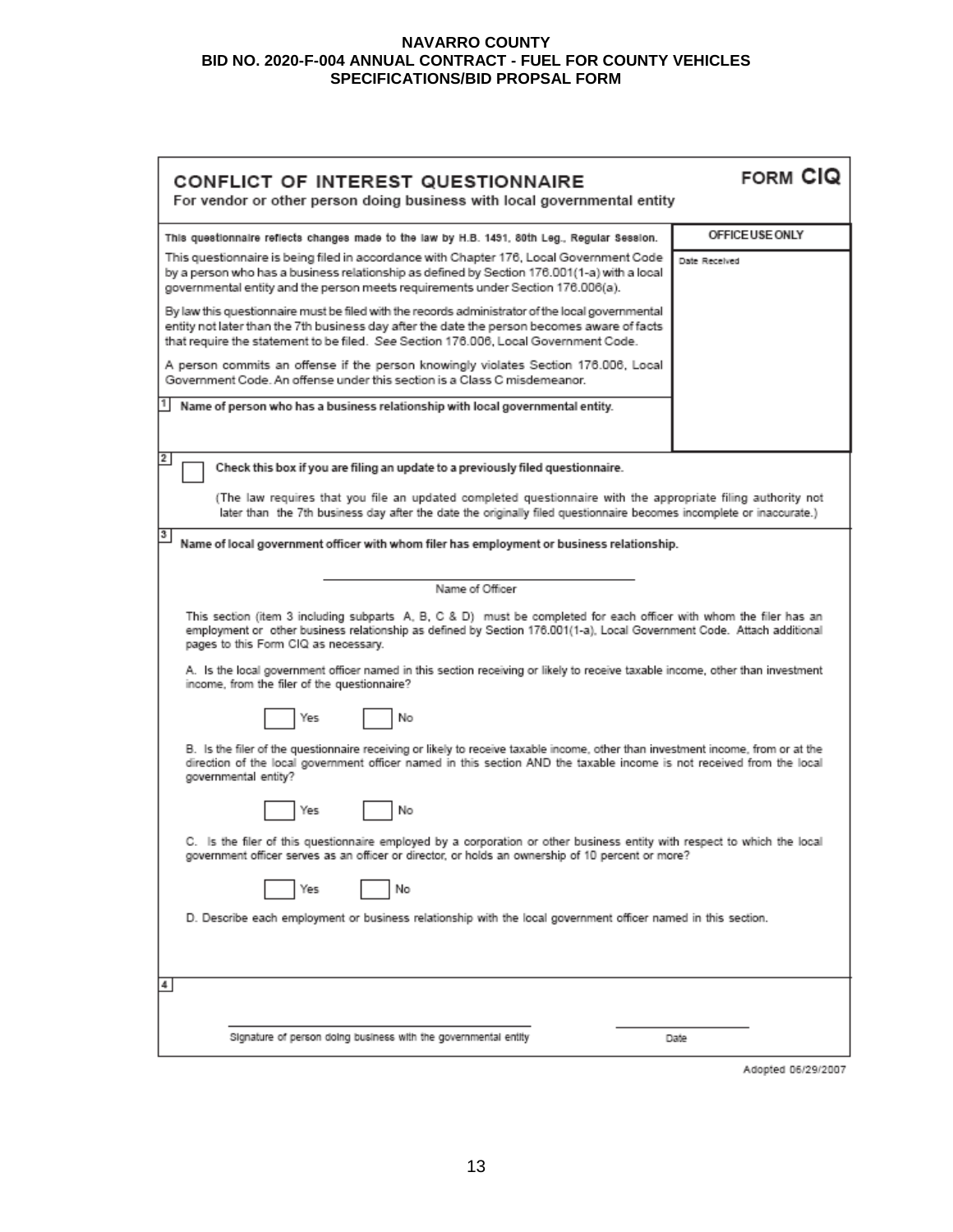# **Contract Checklist**

This project will be bid, let and constructed according to the International Building Code 2006 Standards and the Texas Department of Transportation 2004 Standard Specifications for Construction and Maintenance of Highways, Streets and Bridges.

Following are required Documents to be submitted with the Bid Form:

A Statement of Bidder's Qualifications must be completed and submitted with the Bid Form.

A Conflict of Interest Questionnaire must be completed and submitted with the Bid Form.

A list of references must be submitted with the form.

A Bid Proposal Affidavit must be submitted with the Bid Form.

If any statements were *not* checked please provide an explanation in the given area below.

\_\_\_\_\_\_\_\_\_\_\_\_\_\_\_\_\_\_\_\_\_\_\_\_\_\_\_\_\_\_\_\_\_\_\_\_\_\_\_\_\_\_\_\_\_\_\_\_\_\_\_\_\_\_\_\_\_\_\_\_\_\_\_\_ \_\_\_\_\_\_\_\_\_\_\_\_\_\_\_\_\_\_\_\_\_\_\_\_\_\_\_\_\_\_\_\_\_\_\_\_\_\_\_\_\_\_\_\_\_\_\_\_\_\_\_\_\_\_\_\_\_\_\_\_\_\_\_\_ \_\_\_\_\_\_\_\_\_\_\_\_\_\_\_\_\_\_\_\_\_\_\_\_\_\_\_\_\_\_\_\_\_\_\_\_\_\_\_\_\_\_\_\_\_\_\_\_\_\_\_\_\_\_\_\_\_\_\_\_\_\_\_\_ \_\_\_\_\_\_\_\_\_\_\_\_\_\_\_\_\_\_\_\_\_\_\_\_\_\_\_\_\_\_\_\_\_\_\_\_\_\_\_\_\_\_\_\_\_\_\_\_\_\_\_\_\_\_\_\_\_\_\_\_\_\_\_\_ \_\_\_\_\_\_\_\_\_\_\_\_\_\_\_\_\_\_\_\_\_\_\_\_\_\_\_\_\_\_\_\_\_\_\_\_\_\_\_\_\_\_\_\_\_\_\_\_\_\_\_\_\_\_\_\_\_\_\_\_\_\_\_\_ \_\_\_\_\_\_\_\_\_\_\_\_\_\_\_\_\_\_\_\_\_\_\_\_\_\_\_\_\_\_\_\_\_\_\_\_\_\_\_\_\_\_\_\_\_\_\_\_\_\_\_\_\_\_\_\_\_\_\_\_\_\_\_\_ \_\_\_\_\_\_\_\_\_\_\_\_\_\_\_\_\_\_\_\_\_\_\_\_\_\_\_\_\_\_\_\_\_\_\_\_\_\_\_\_\_\_\_\_\_\_\_\_\_\_\_\_\_\_\_\_\_\_\_\_\_\_\_\_ \_\_\_\_\_\_\_\_\_\_\_\_\_\_\_\_\_\_\_\_\_\_\_\_\_\_\_\_\_\_\_\_\_\_\_\_\_\_\_\_\_\_\_\_\_\_\_\_\_\_\_\_\_\_\_\_\_\_\_\_\_\_\_\_ \_\_\_\_\_\_\_\_\_\_\_\_\_\_\_\_\_\_\_\_\_\_\_\_\_\_\_\_\_\_\_\_\_\_\_\_\_\_\_\_\_\_\_\_\_\_\_\_\_\_\_\_\_\_\_\_\_\_\_\_\_\_\_\_

> \_\_\_\_\_\_\_\_\_\_\_\_\_\_\_\_\_\_\_\_\_\_\_\_\_ Contractor Signature Date